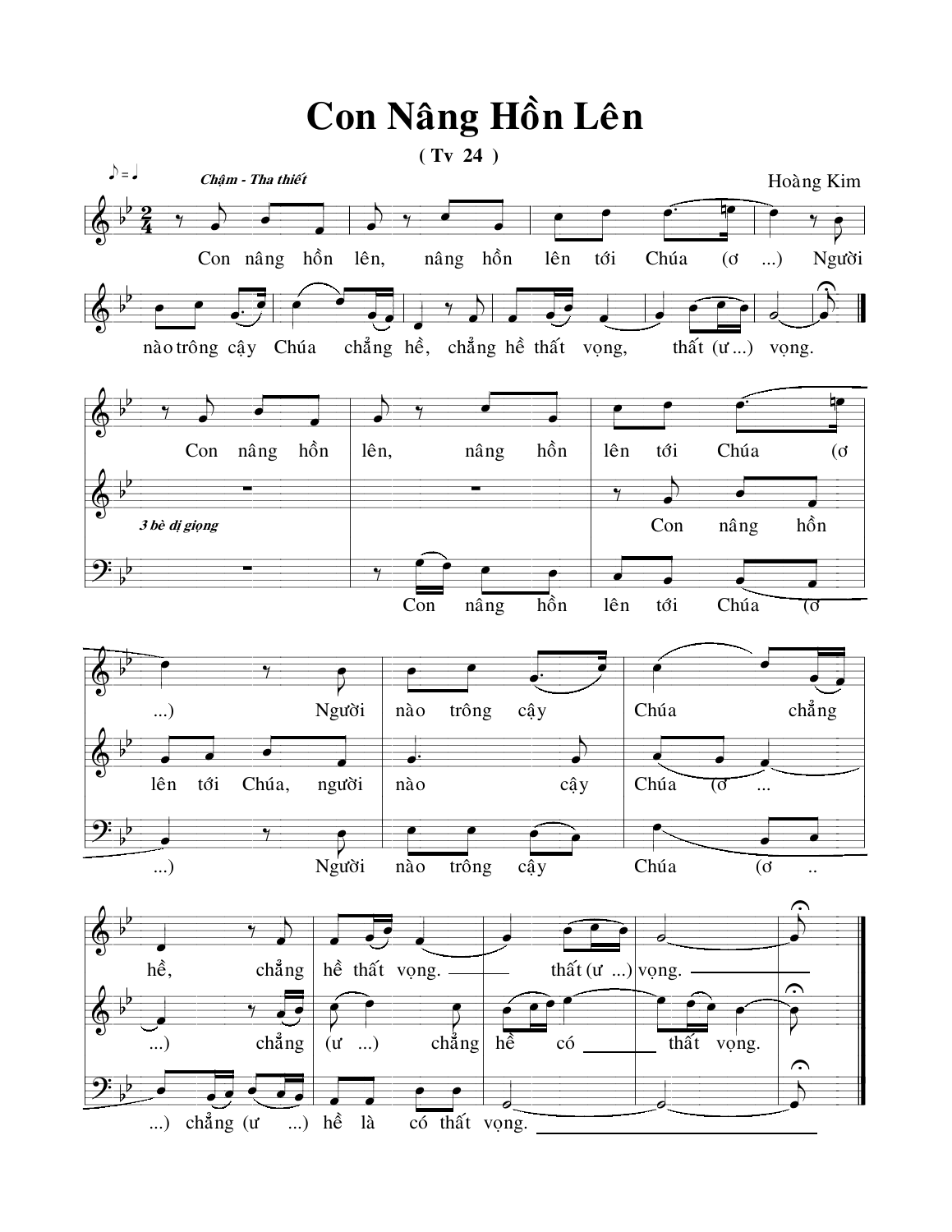| $\bigcirc$ |     |          |               |              |              |      |      |         |                      |                   |                         |                 |      |               |
|------------|-----|----------|---------------|--------------|--------------|------|------|---------|----------------------|-------------------|-------------------------|-----------------|------|---------------|
|            |     |          |               |              |              |      |      |         |                      |                   |                         |                 |      |               |
|            |     | 1. Con   | trông         | cây          | Chúa,        |      | xin  | đừng    | để                   | con               | xấu                     | hổ              |      | quân          |
|            | 2.  | Cho      | con           | được         | biết,        | xin  |      | Ngài    | day                  | $d\tilde{\delta}$ | chỉ                     | bảo             |      | những         |
|            |     | 3. Chính | Chúa          | là           | <b>D</b> ang |      | suốt | ngày    | lòng                 | con               | tin                     | tưởng           |      | $\hat{a}y$    |
|            | 4.  | Xin      | Chúa          | đừng         | nhớ          | lỗi  |      | lầm     |                      | tuổi xuân         | trót                    | dai             |      | xin           |
|            | 5.  | Áу       | chính         | vì           | Chúa         | vô   |      | cùng    | từ                   | bi                | nhân                    | hậu             |      | chính         |
|            | 6.  | Ai       | hay           |              | khiêm tốn,   | Chúa |      | sẽ      | dìu                  | đi                | chính                   | dao             |      | $d\tilde{a}n$ |
|            | 7.  | Con      | van           | la y         | Chúa,        |      | xin  |         | Ngài đừng có         |                   | xá                      | kể              |      | con           |
|            | 8.  | Hễ       | ai            | mà           | có           |      | một  | $\log$  |                      |                   | sợ kính Chúa Trời       |                 |      | Chúa          |
|            | 9.  | Ai       |               | ai người thế |              | một  | lòng |         |                      |                   | sợ kính Chúa Trời, Chúa |                 |      |               |
|            | 10. |          | Xin Chúa      | đưa          | mắt          | mà   |      |         | động lòng thương con |                   |                         | $c\hat{u}$ ng : | cô   |               |
|            | 11. |          | Xin Chúa      | nhìn         | đến          | chút |      |         | phận lầm than khốn   |                   |                         | nan             | xóa  |               |
|            | 12. |          | Cứu con đặng  |              | sống         | và   |      | đừng để |                      | con thất          |                         | vong            | Chúa |               |
|            | 13. |          | Vinh Danh thờ |              | kính         | Chúa |      | Trời    | là                   | Cha               | nhân                    | hiền            | tác  |               |